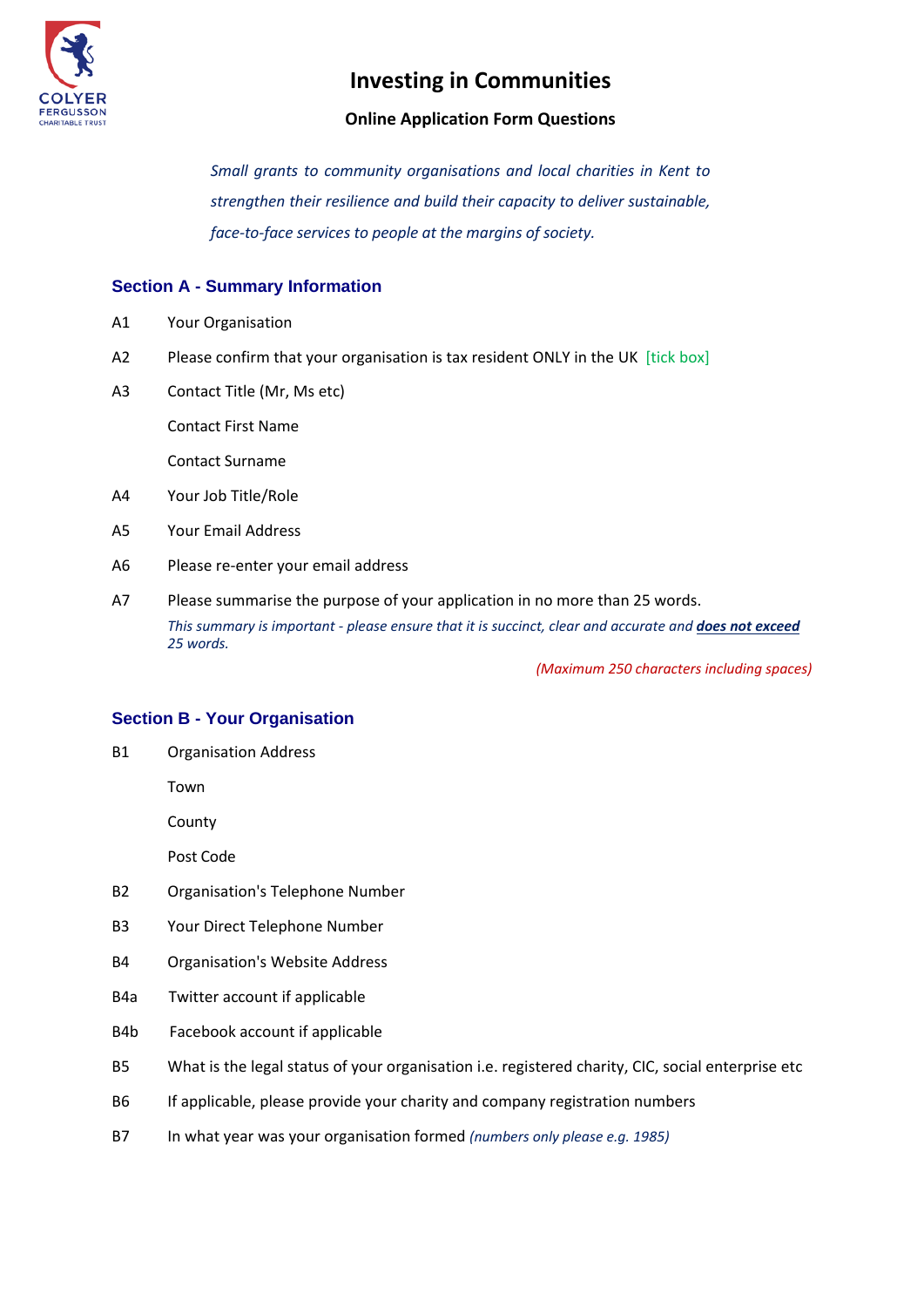

### **Online Application Form Questions**

B8 How many people are:

a) employed full-time b) employed part-time c) working as volunteers

d) trustees or management committee members

- B9 Briefly describe the aims, objectives and activities of your organisation. *If possible, include the approximate number of people the organisation currently works with. (Maximum 1,250 characters including spaces which is about 200 words)*
- B10 What was your organisation's gross income as shown in the latest published accounts? *If you are a new organisation without a full financial year's figures, please enter zero*
- B11 What were the main sources of this income? *Please Indicate if these have changed significantly in the current year. If you are a new organisation without a full financial year's figures, please enter zero (Maximum 1,250 characters including spaces which is about 200 words)*
- B12 What was your organisation's expenditure as shown in the latest published accounts? *If you are a new organisation without a full financial year's figures, please enter zero*
- B13 What were the main areas of expenditure? *If you are a new organisation without a full financial year's figures, please enter zero (Maximum 1,250 characters including spaces which is about 200 words)*
- B14 What were your organisation's unrestricted reserves as shown in the latest published accounts?

*If you are a new organisation without a full financial year's figures, please enter zero*

- B15 Which District does your organisation serve all or part of? *If more than one applies, please select the primary one. If this is not possible, please select Kent-wide.*
	- **Ashford**
	- Canterbury
	- Dartford
	- Dover
	- Folkestone & Hythe
	- Gravesham
	- Maidstone
	- Medway
	- Sevenoaks
	- **Swale**
	- Thanet
	- Tonbridge and Malling
	- Tunbridge Wells
- Kent-wide
- **Other**

*[If 'Other' provide a field to provide the name]*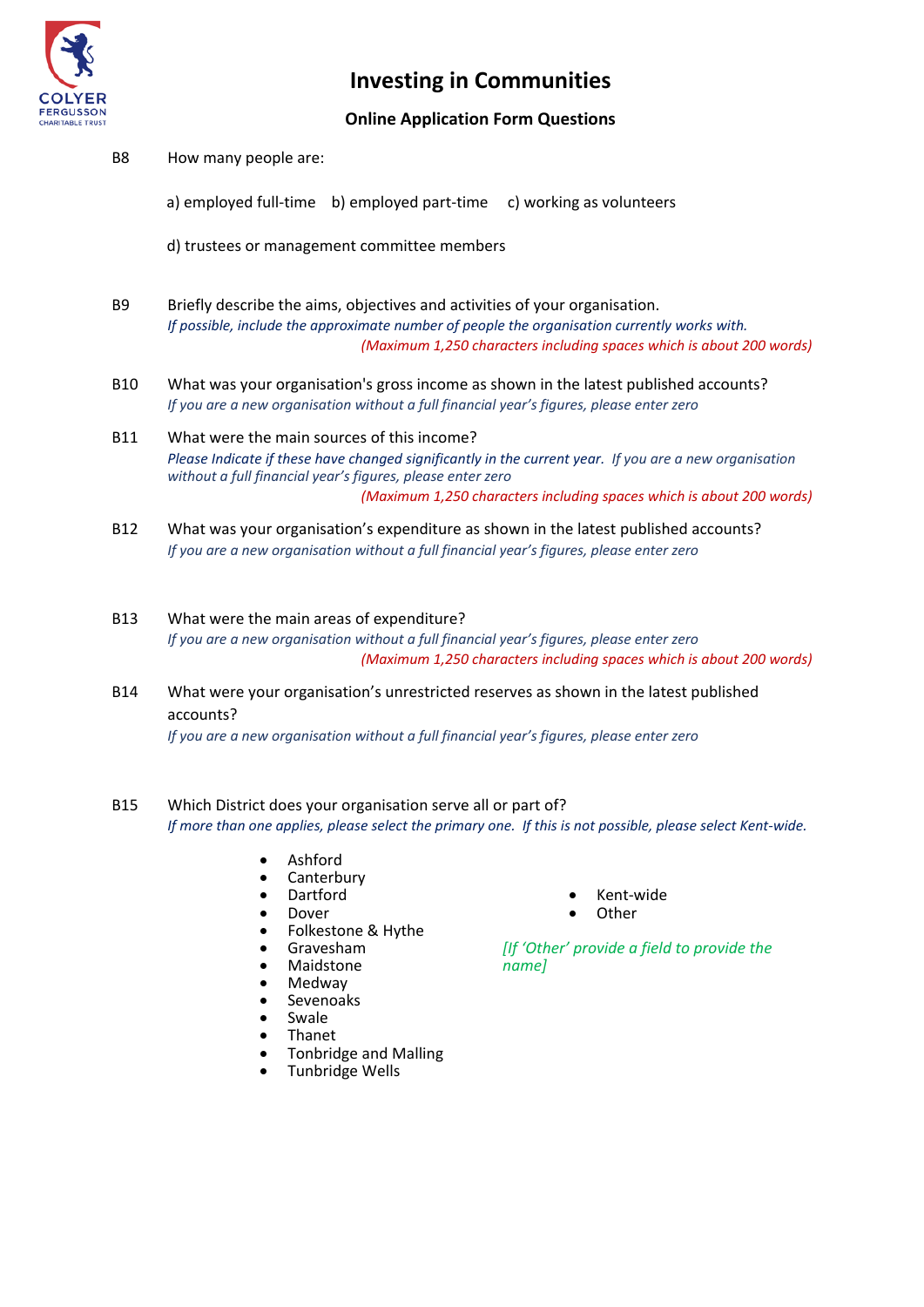

### **Online Application Form Questions**

B15 Which District includes the geographic area that would be funded by the grant? *If more than one applies, please select the primary one. If this is not possible, please select Kent-wide.*

- Ashford
- Canterbury
- Dartford
- Dover
- Folkestone & Hythe
- Gravesham
- **Maidstone**
- Medway
- **Sevenoaks**
- **Swale**
- Thanet
- Tonbridge and Malling
- Tunbridge Wells
- Kent-wide
- **Other**

[If 'Other' provide a field to provide the name]

#### **Section C – Purpose of Your Grant**

C1 which fund are you applying to: [can only tick one]

a) Stabilising grants b) Extending grants c) Delivering grants

[If C1 is a) please display the following statement] *Please note – if you are unable to provide two years of published financial records you can only apply for grants of up to £2,500 per annum or a maximum one-of grant of £4,000*

[If C1 is b) please display the following statement] *Please note – you can only apply to this fund if you can provide at least two years of published financial records.* 

[If C1 is c) please display the following statement] *Please note – you can only apply to this fund if you can provide at least one year of published financial records.* 

C2 Please use this space to explain why you need a grant.

*If applying for a stabilising grant:*

*Please be very specific about what you propose to do with the funds and how this will help you continue to deliver your current services. Please also address how your service reaches all sections of the community you serve, particularly those who face additional discrimination/disadvantage.*

#### *If applying for an extending grant:*

*Please be very specific about what you propose to do with the funds and how this will help you explore new ways of working that develop and strengthen your organisation. Please also address how your service reaches all sections of the community you serve, particularly those who face additional discrimination/disadvantage.*

#### *If applying for a delivering grant:*

*Please be very specific about what you propose to do with the funds and how this will help you to deliver your proposed project. Please also address how the project will benefit the community you serve, particularly those who face additional discrimination/disadvantage.*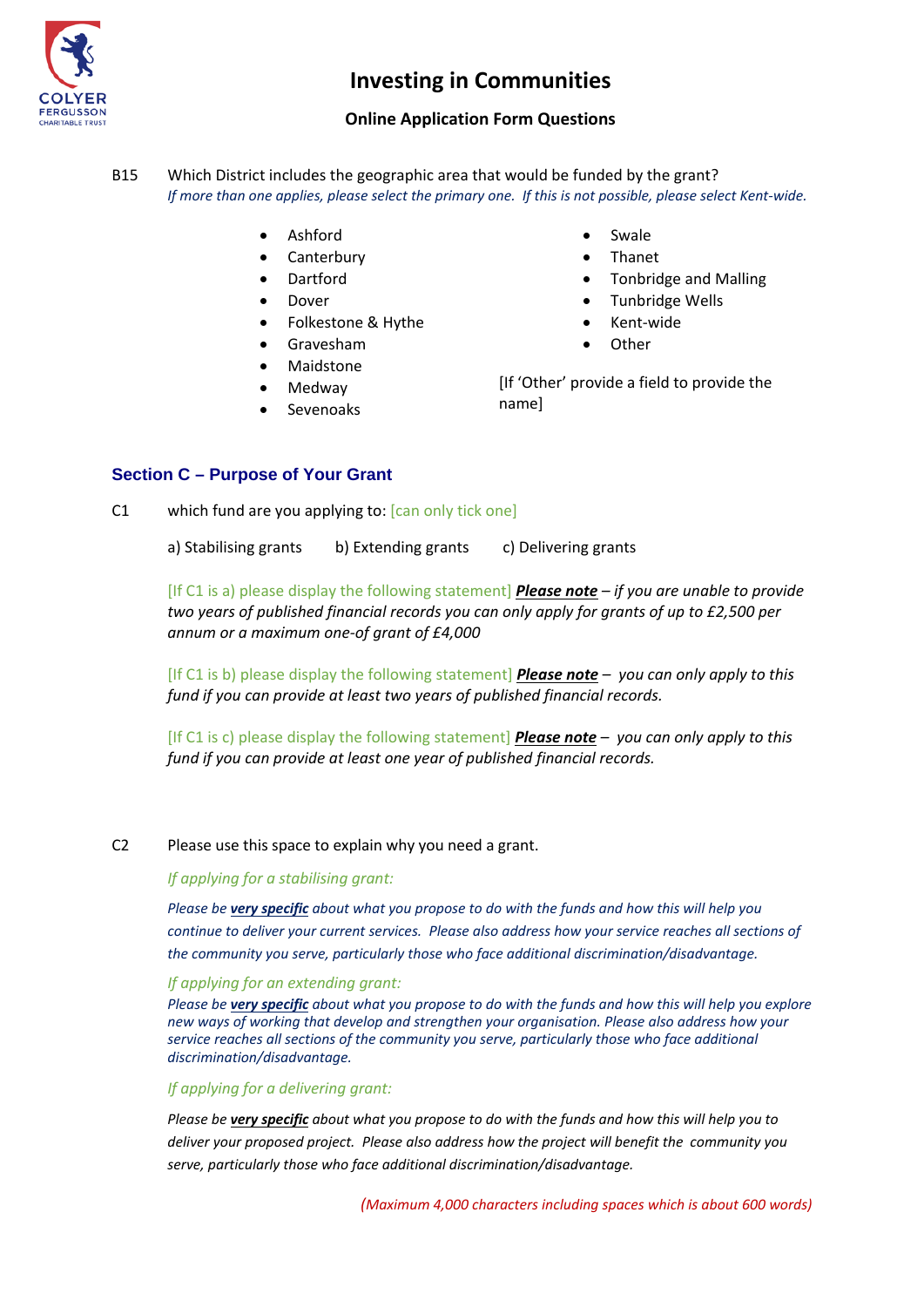

### **Online Application Form Questions**

- C3 What are the anticipated outcomes of the grant? *(Maximum 1,250 characters including spaces which is about 200 words)*
- C4 How would you measure these outcomes? *(Maximum 1,250 characters including spaces which is about 200 words)*
- C5 [If C1 is a) display this question] What plans do you have to secure replacement funding in future years?

*(Maximum 1,250 characters including spaces which is about 200 words)*

### **Section D - Financial Information about the grant you are seeking**

- D1 Are you requesting a one-off grant or a grant payable over more than one year
	- [One-off grant] [Grant over two years] [Grant over three years]
- D2 How much are you requesting from the Trust:

[Year one and one-off grants]

[Year two]

[Year three]

[Total Grant] [form calculated field]

- D3 What is the total cost of the core cost provision?
- D4 [If D2 total is less than D3] Please explain how you would make up the difference between the total cost and the amount you are requesting from us. *(Maximum 1,250 characters including spaces which is about 200 words)*

Please note that you will be asked to attach a budget for your grant at the end of this form.

#### **Section E - Classifying the grant you are seeking**

Please consider the following categories and indicate which is most relevant to your application:

*If more than one applies, please select the most relevant.*

- E1 [If C1 is a)] The grant would **mainly** pay for: [only one can be selected]
	- Staff salaries/wages and employee benefits
	- Staff recruitment and/or training
	- Volunteers, including their recruitment, training and support
	- Marketing and fundraising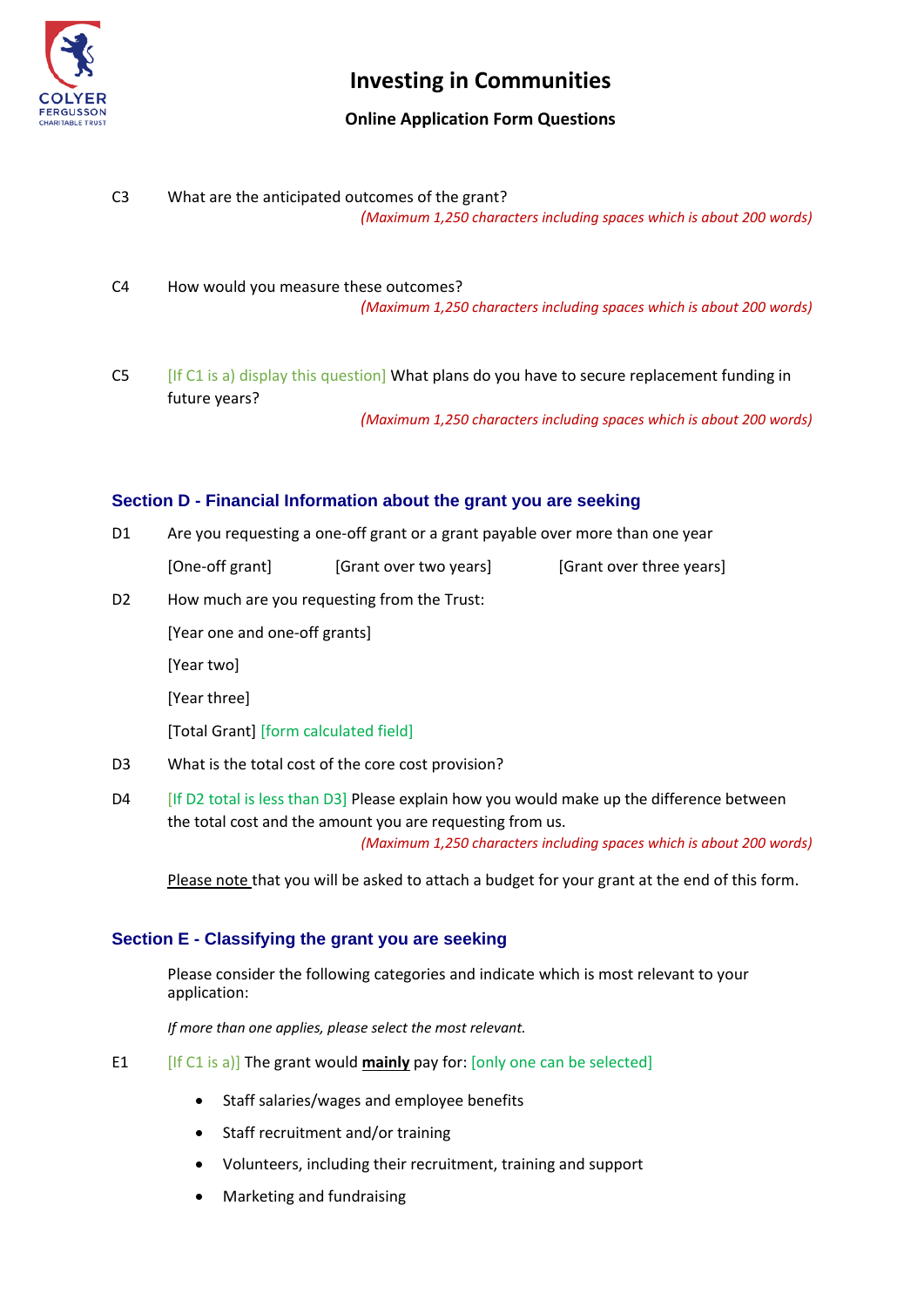

## **Online Application Form Questions**

- Travel and subsistence
- IT systems, social media and website
- Accounting, book keeping and audit
- Utilities and telecommunications
- Rent and Building Costs, including office furnishing
- Insurance and legal costs
- Other
- E1b [If C1 is b) ] The grant would **mainly** pay for: [only one can be selected]
	- Consultancy Support
	- Investigating a merger
	- Investigating new partnerships and shared services
	- Investigation of new contracts, income diversification or enterprise
	- Staff training and development
	- Working towards relevant quality standards
	- Capital Item(s)
	- IT/Monitoring Systems
	- Other
- E1c [If C1 is c) ] The grant would **mainly** pay for: [only one can be selected]
	- One-off project costs
- E2 Beneficiaries: [only one can be selected]
	- Children/young people
	- Elderly/old people
	- People with disabilities
	- People who identify as a minority
	- General Public
	- Other